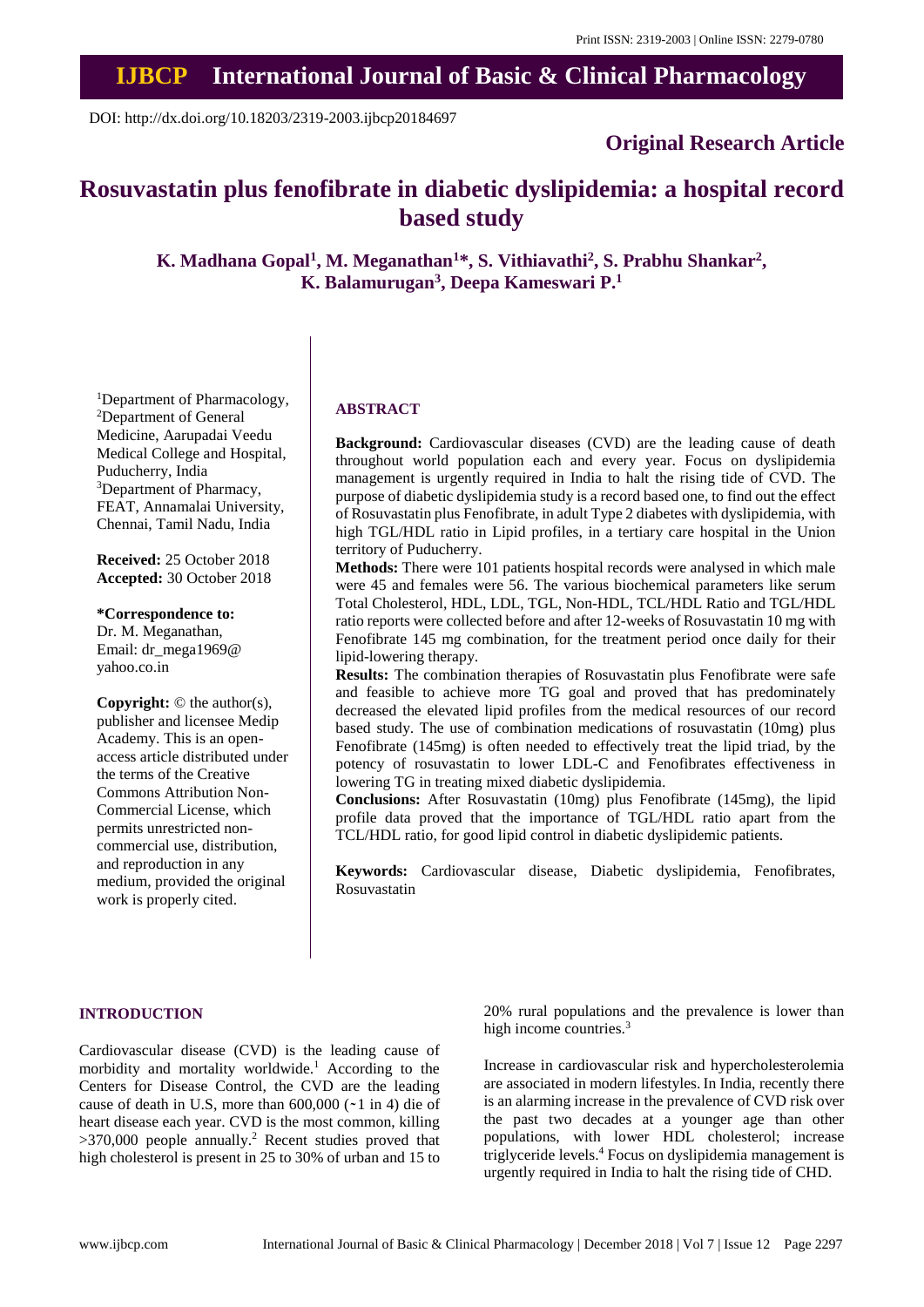Importance of TGL/HDL ratio apart from the TCL/HDL ratio, for good lipid control in diabetic dyslipidemic patients may prevent CVD. Hence, our study focuses on the hospital records of diabetic dyslipidemia patients on Rosuvastatin plus Fenofibrate therapy. The patient's biochemical parameters like serum Total Cholesterol, HDL, LDL, TGL, Non-HDL, TCL/HDL Ratio and TGL/HDL ratio were collected before and after 12-weeks of therapy. The purpose of the findings shall emphasize the importance of TGL/HDL ratio apart from the TCL/HDL ratio, for good lipid control in dyslipidemic patients. Clinic based management of dyslipidemias in India can be improved with better physician education, as well as patient empowerment for better cholesterol control.<sup>5</sup>

# **METHODS**

This study was carried out in Aarupadai Veedu Medical College and Hospital, Puducherry, based on hospital records for the past one year (September 2017- to August 2018). Patients with diabetic dyslipidemia who were on Rosuvastatin plus Fenofibrate were taken up for the study. The study protocol was approved by Institutional research committee of Aarupadai Veedu Medical College and Hospital, Puducherry (IRC No: AV/IRC/2018/079 dated 03.10.2018). The subjects were men and women from 25- 70 years of age, with Type 2 diabetes mellitus with dyslipidemia. From the selected patients the hospital records for various biochemical parameters like serum Total Cholesterol, HDL, LDL, TGL, Non-HDL, TCL/HDL Ratio and TGL/HDL ratio were collected in a systematic and computerized way. The above biochemical investigations were noted before and after 12-weeks of Rosuvastatin 10 mg with Fenofibrate 145 mg combination, for the treatment period once daily for their lipid-lowering therapy.

The inclusion and the exclusion criteria were as follows, the male and female diabetic patients having Body Mass Index (BMI) <36kg/m², glycemic control (HbA1C <7%), were included in the study. The patients with continuous or periodic use of corticosteroids, drug induced nephro toxicity, secondary causes of albuminuria such as obstructive renal disease, renal stone disease and acute urinary tract infection, known proteinuria / ketonuria patients, patient with severe T1DM complication, preexisting macro-vascular condition and pregnant females or who had given birth within the preceding 6 weeks, malignancy, severe infection, respiratory disease and liver disorder were excluded from the study.6,7 Our study has a total number of 101 patients of which male were 45 and females were 56. Data from the Medical Record Department of the Institute were summarized as the number of observations, and the mean, standard deviation by analysis of variance (ANOVA).

# **RESULTS**

The Table 1 to 8 results indicate the observational reports of before Rosuvastatin and Fenofibrates therapy; Table 9

shows the results of fixed dose combination of Rosuvastatin and Fenofibrates before and after therapy in adult diabetes with dyslipidemia patients. In this study pattern 101 patients data were collected, male 45 and females 56, the age group >25 was nil in both male and female. In between 30-40 age group males and females were 10 and 9 respectively, in 41-50 group 11 and 19, between 51-60 age group males 12 and females 15 above 61 range males 15 and females 10 (Table 1).

# **Table 1: Age group.**

| Age group<br><b>Male</b> | Number of<br>cases in males | Number of<br>cases in females |
|--------------------------|-----------------------------|-------------------------------|
| > 25                     | NIL.                        | NIL                           |
| $30-40$                  | 10                          |                               |
| $41 - 50$                | 11                          | 19                            |
| $51-60$                  | 12                          | 15                            |
| >61                      |                             |                               |

The total cholesterol levels are categorized in to three groups (Table 2), between 150-200 (mg/dl), 200-250 (mg/dl) and  $>250$  (mg/dl). In between 150-200 (mg/dl) group the numbers of patients of males and females were 33 and 45 in between 200-250 (mg/dl) group 12 and 11 and >250 nil.

## **Table 2: Serum total cholesterol level.**

| <b>Before treatment of Rosuvastatin and Fenofibrates</b> |                |                  |
|----------------------------------------------------------|----------------|------------------|
| <b>Serum</b>                                             | Number of      | Number of        |
| cholesterol                                              | cases in males | cases in females |
| level (mg/dl)                                            | (mg/dl)        | (mg/dl)          |
| 150-200                                                  | 33             | 45               |
| $200 - 250$                                              | 12.            | 11               |
| >250                                                     | Ni1            | Nil              |

According the Serum HDL level the patients were divided in to four groups (Table 3). In between 31-35 (mg/dl) the number of cases was nil, 36-40 (mg/dl) group the male and female were 16 and 50; between 41-45 (mg/dl) serum HDL level groups the male and female 29 and 6.

# **Table 3: Serum HDL level.**

| <b>Before treatment of Rosuvastatin and Fenofibrates</b> |                |                        |  |
|----------------------------------------------------------|----------------|------------------------|--|
| <b>Serum HDL</b>                                         | Number of      | <b>Number of cases</b> |  |
| level (mg/dl)                                            | cases in males | in females             |  |
| $31 - 35$                                                | Nil.           | Ni1                    |  |
| $36-40$                                                  | 16             | 50                     |  |
| $41 - 45$                                                | 29             | 06                     |  |
|                                                          | N <sub>1</sub> | Ni1                    |  |

Based on the Serum LDL level (mg/dl) the patients were divided in to four groups (Table 4) in which <100 (mg/dl) male and female one in each. Between 100-130 (mg/dl) group male 38 and female 43; in 131-160 (mg/dl) male 7 and female 11 and >160 (mg/dl) nil in each case.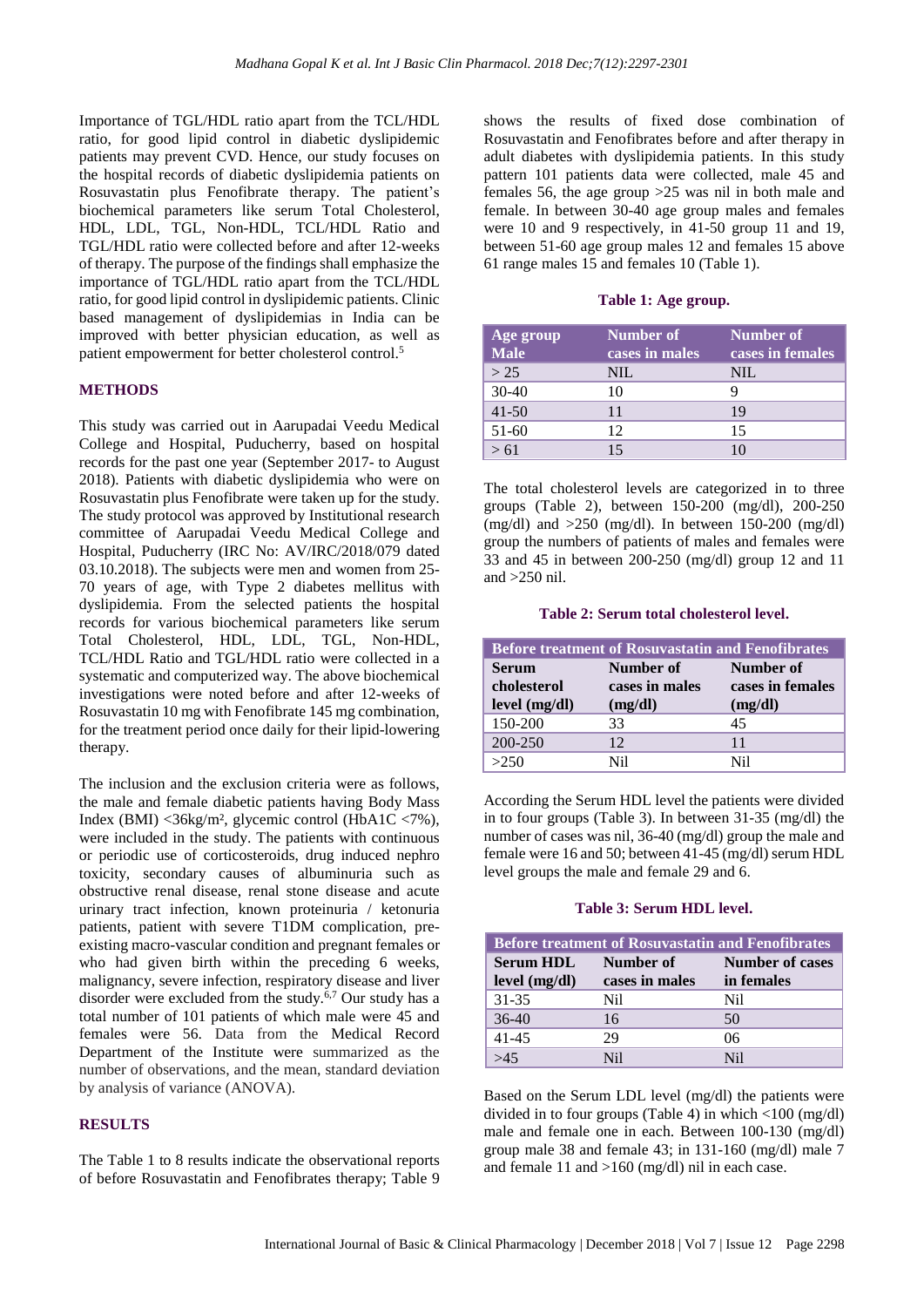# **Table 4: Serum LDL level.**

| <b>Before treatment of Rosuvastatin and Fenofibrates</b> |                             |                               |
|----------------------------------------------------------|-----------------------------|-------------------------------|
| <b>Serum LDL</b><br>level (mg/dl)                        | Number of<br>cases in males | Number of<br>cases in females |
| ${<}100$                                                 |                             |                               |
| 100-130                                                  | 38                          | 43                            |
| 131-160                                                  |                             | 11                            |
|                                                          | Nil                         | N <sub>1</sub>                |

Serum TGL level of the patients were divided in to three groups (Table 5), <150 (mg/dl) the male and female were one in each; in 151-500 (mg/dl) males 44 and female 55, and >500 (mg/dl) nil.

#### **Table 5: Serum TGL level.**

| <b>Before treatment of Rosuvastatin and Fenofibrates</b> |                |                  |
|----------------------------------------------------------|----------------|------------------|
| <b>Serum TGL</b>                                         | Number of      | Number of        |
| level (mg/dl)                                            | cases in males | cases in females |
| ${<}150$                                                 |                |                  |
| 151-500                                                  | 14             | 55               |
| >500                                                     | Nil            | Ni1              |

The Serum Non HDL level of the patients were divided in to three groups in first group <100 (mg/dl) the male and female were nil; in second group 101-130 (mg/dl) only one female and no male and third group >130 (mg/dl) category males 45 and females 55 (Table 6).

#### **Table 6: Serum Non HDL level.**

| <b>Before treatment of Rosuvastatin and Fenofibrates</b> |                             |                               |
|----------------------------------------------------------|-----------------------------|-------------------------------|
| <b>Serum Non</b><br><b>HDL</b> level<br>(mg/dl)          | Number of<br>cases in males | Number of cases<br>in females |
| < 100                                                    | Nil.                        | Nil                           |
| 101-130                                                  | Nil.                        |                               |
| >130                                                     | 15                          | 55                            |

Based on the Serum TCL / HDL <3.0 group both male and female were nil, in-between 3.0-4.5 group males 2 and females 1; in  $>4.5$  group males 43 and females 55 respectively (Table 7).

## **Table 7: Serum TCL / HDL ratio.**

| <b>Before treatment of Rosuvastatin and Fenofibrates</b> |                                                   |                  |  |
|----------------------------------------------------------|---------------------------------------------------|------------------|--|
| <b>HDL</b> ratio                                         | Serum TCL / Number of cases Number of<br>in males | cases in females |  |
| <3.0                                                     | Ni1                                               | Nil              |  |
| $3.0 - 4.5$                                              |                                                   |                  |  |
|                                                          |                                                   | 55               |  |

The Serum TGL/HDL ratio (Table 8) shows that  $\langle 3.0 \rangle$ group both male and females nil, and >3.0 group 45 males and 56 females were found.

#### **Table 8: Serum TGL/HDL ratio.**

| <b>Before treatment of Rosuvastatin and Fenofibrates</b> |                             |                               |
|----------------------------------------------------------|-----------------------------|-------------------------------|
| Serum TGL/<br><b>HDL</b> ratio                           | Number of<br>cases in males | Number of<br>cases in females |
| <3.0                                                     | Nil                         | Nil                           |
| >3.0                                                     | 15                          | 56                            |

Before and after treatment of treatment of Rosuvastatin and Fenofibrates diabetes patients (Table 9). The Serum Total Cholesterol (mg/dl) was 196.03±8.72 and 169.82±10.23; the HDL (mg/dl) was 40.13±1.673 and 44.96±1.782; LDL (mg/dl) was 120.37±6.55 and 83.34±6.73, TGL (mg/dl) 179.68±13.58 and 158.94±15.204, non-HDL (mg/dl) was 156.47±8.07 and 122.48±8.734, the TCL/HDL ratio was 4.884±0.210 and 4.249±0.270 and TGL/HDL ratio 4.477±0.282 and 3.977±0.294 respectively.

**Table 9: Results of the observational study fixed dose combination of Rosuvastatin and Fenofibrates before and after therapy- in adult diabetes with dyslipidemia.**

| <b>Observations and</b><br>biochemical<br>parameters | <b>Before</b><br>treatment of<br><b>Rosuvastatin</b><br>and<br><b>Fenofibrates</b> | <b>After</b><br>treatment of<br><b>Rosuvastatin</b><br>and<br><b>Fenofibrates</b> |
|------------------------------------------------------|------------------------------------------------------------------------------------|-----------------------------------------------------------------------------------|
| Serum total<br>cholesterol (mg/dl)                   | $196.03 \pm 8.72$                                                                  | $169.82 \pm 10.23$                                                                |
| $HDL$ (mg/dl)                                        | $40.13 \pm 1.673$                                                                  | 44.96±1.782                                                                       |
| $LDL$ (mg/dl)                                        | $120.37 + 6.55$                                                                    | $83.34 \pm 6.73$                                                                  |
| $TGL$ (mg/dl)                                        | $179.68 \pm 13.58$                                                                 | 158.94±15.204                                                                     |
| Non-HDL (mg/dl)                                      | $156.47 \pm 8.07$                                                                  | $122.48 + 8.734$                                                                  |
| <b>TCL/HDL Ratio</b>                                 | $4.884 \pm 0.210$                                                                  | $4.249 \pm 0.270$                                                                 |
| <b>TGL/HDL Ratio</b>                                 | $4.477+0.282$                                                                      | $3.977+0.294$                                                                     |

#### **DISCUSSION**

The standard lipid profile guidelines to treat patients with metabolic syndrome like diabetes the normal value includes serum Total Cholesterol 40-200 (mg/dl), HDL 45-65 (mg/dl), LDL (DM) 50-70 and (NDM) 70-100 (mg/dl), TGL 0-150 (mg/dl), Non-HDL (DM) <100 and (NDM) <130 (mg/dl), TCL/HDL ratio  $\leq$ 3.0-4.5 and TGL/HDL ratio  $<$ 3. $8$ 

In this study pattern 101 patients data were analysed based on age group (Table 1), serum Total Cholesterol (Table 2), Serum HDL level (Table 3), Serum LDL level (Table 4), Serum TGL level (Table 5), Serum Non HDL level (Table 6), Serum TCL / HDL ratio (Table 7) and Serum TGL/HDL ratio (Table 8).

According to the American Heart Association, young women have a much lower risk of cardiovascular disease due to the protective role of the hormone estrogens. Men 45 years or older are at a higher risk, and also younger men need attention too, further the American Heart Association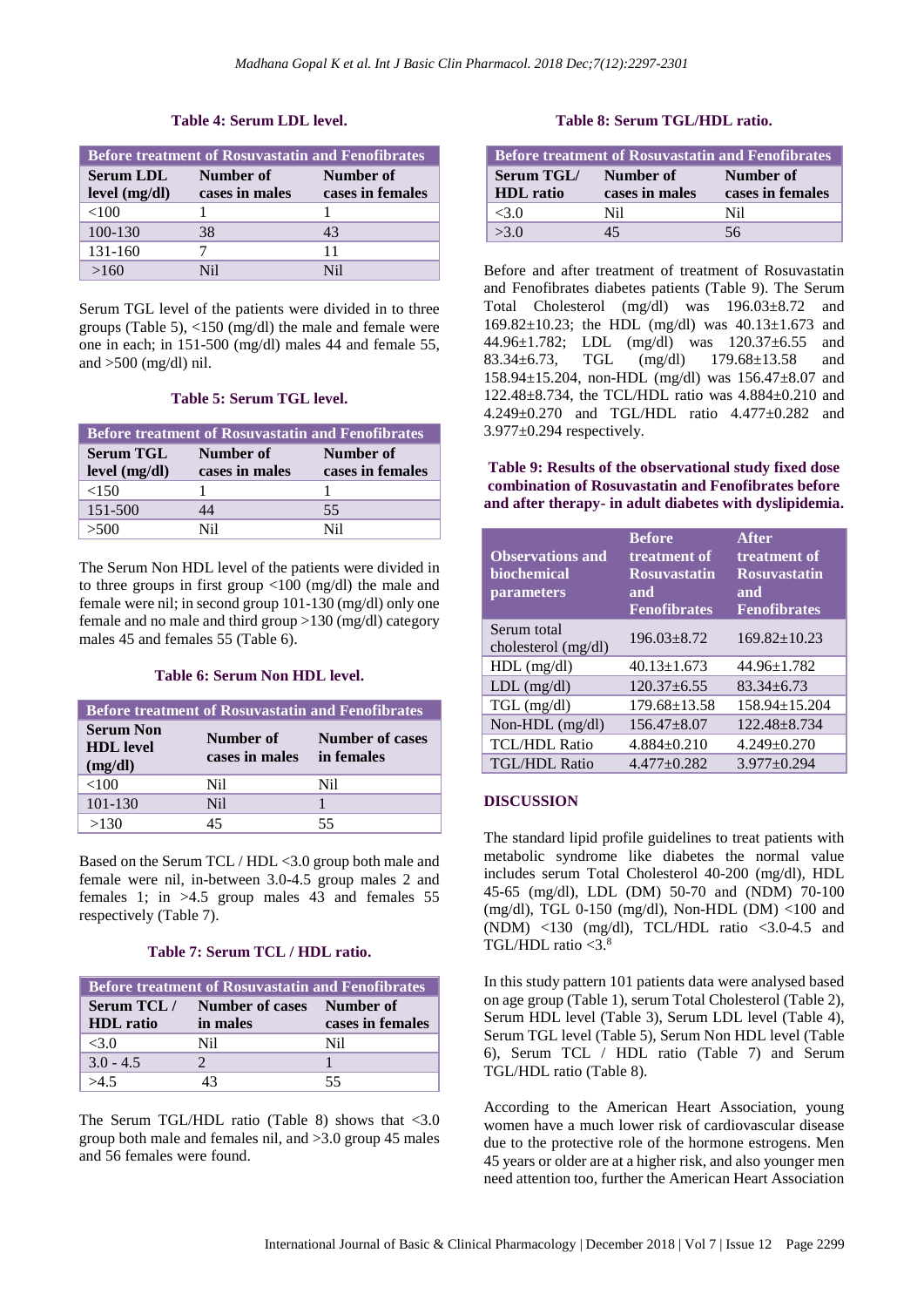journal Circulation indicated that insulin resistance play a major role in the increased risk of Cardiovascular disorders for younger men. In this case females were more in number than males indicate that mixed diabetic dyslipidemia and also less sample size. The gender-related changes in insulin resistance in adolescents and found that insulin resistance was more frequent in males than females, despite leaner body types in the males.

In diabetes the insulin resistance is associated with a decrease in HDL and an increase in triglycerides.<sup>9,10</sup>A high link between insulin resistances and atherosclerosis in Type 2 diabetes causes blood vessel disease. The treatment of Rosuvastatin and Fenofibrates has elevated the HDL cholesterol and decreased LDL cholesterol. The cluster of lipid abnormalities or the diabetic dyslipidemia associated primarily with Type 2 diabetes may be the cause of a high concentration of TG and LDL and low HDL cholesterol. The lipid abnormalities may be seen due to the unbalanced diet, high content saturated fats in the foods, excessive weight, lack of exercise, genes and also certain medications and medical conditions involving thyroid, might cause the patients at risk for premature atherosclerosis and coronary heart disease. It is quite common that atherosclerosis and blood vessel disease may develop even before diabetes is diagnosed.<sup>11,12</sup>

The treatment of Rosuvastatin and Fenofibrates has altered the Serum Total Cholesterol, LDL, and TGL and subsequent gradual increase in HDL (Table 9). Lowering LDL has become a primary goal in cardiovascular prevention and commonly estimated from quantitative measurements of total and HDL-cholesterol and plasma triglycerides (TG) using the empirical relationship of Friedewald et al. And also, LDL has been associated with the development of plaque deposits on artery walls, which narrow the passage and restrict blood flow.13,14

After the Rosuvastatin (10mg) plus Fenofibrate (145mg) treatment the TCL/HDL Ratio and TGL/HDL Ratio were decreased indicating a good lipid profile control (Table 9). The total cholesterol to HDL cholesterol ratio is a number that is helpful in predicting atherosclerosis, the process of fatty build-up in the walls of the arteries. The number is obtained by dividing total cholesterol by HDL cholesterol. A high ratio indicates a higher risk of heart attack while a low ratio indicates a lower risk. Non-HDL cholesterol is a strong marker of risk, an abnormal ratio of triglycerides to HDL-cholesterol (TG/HDL-c) indicates an atherogenic lipid profile and a risk for the development of coronary disease. Triglyceride/HDL cholesterol ratio (TG/HDL-C ratio) correlates strongly with the [incidence](https://circ.ahajournals.org/content/96/8/2520.full) and [extent](https://www.ncbi.nlm.nih.gov/pmc/articles/PMC2664115/) of coronary artery disease. It is a common phenomenon for both for [men](https://www.ncbi.nlm.nih.gov/pubmed/19892056) and women.<sup>15</sup>

It is common and generally acknowledged by the physician that, in daily practice Fenofibrates reduces TG levels to a greater extent than statins. And also, the TG level remains high after statins therapy in many patients with in the diabetes or metabolic syndrome. A combination therapy with Fenofibrates and Rosuvastatin should be more effective than statins alone in reducing TG in the mixed dyslipidemia, characterized by a lipid triad of elevated triglycerides, elevated low-density lipoproteincholesterol and reduced high-density lipoprotein cholesterol in diabetes complication condition.<sup>16,17</sup>

This study is an attempt to high light the outcomes of Rosuvastatin plus Fenofibrate in diabetic dyslipidemia. The importance of TGL/HDL ratio apart from the TCL/HDL ratio, for good lipid control in dyslipidemic patients from the a hospital record based study by following the "Third Report of the Expert Panel on detection, evaluation, and treatment of high blood cholesterol in Adults (Adult Treatment Panel III, or ATP III) presents the National Cholesterol Education Program (NCEP) updated recommendations on cholesterol testing and management". 18,19

Our record based survey fit in the new features of ATP III include, aggressive treatment of persons who are at relatively high risk for coronary heart disease due to multiple risk factors, Use of the lipoprotein profile as the first test for high cholesterol, a new level at which low HDL (high density lipoprotein) becomes a major heart disease risk factor, a new set of "Therapeutic Lifestyle Changes" to improve cholesterol levels, an increased focus on a cluster of heart disease risk factors knows as "the metabolic syndrome" and increased attention to the treatment of high triglycerides. Hence, the use of combination medications of Rosuvastatin (10mg) plus Fenofibrate (145mg) is often needed to effectively treat the lipid triad, by the potency of Rosuvastatin to lower LDL-C and Fenofibrates effectiveness in lowering TG in treating mixed dyslipidemia.

# **CONCLUSION**

In conclusion, after Rosuvastatin (10mg) plus Fenofibrate (145mg), therapy the lipid profile of diabetic dyslipidemia patients the atherosclerotic vascular diseases and metabolic syndrome could be improved. The combination therapies of Rosuvastatin plus Fenofibrate were safe and feasible to achieve more TG goal in terms of medical resources from our record based study.

#### *Funding: No funding sources*

*Conflict of interest: None declared*

*Ethical approval: The study was approved by the Institutional Research committee of Aarupadai Veedu Medical College and Hospital, Puducherry, India (IRC No: AV/IRC/2018/079 dated 03.10.2018)*

# **REFERENCES**

1. WHO Cardiovascular diseases. Geneva; 2017. Available at: http://www.who.int/news- room/factsheets/detail/cardiovascular-diseases- (cvds). Accessed 9 November 2018.